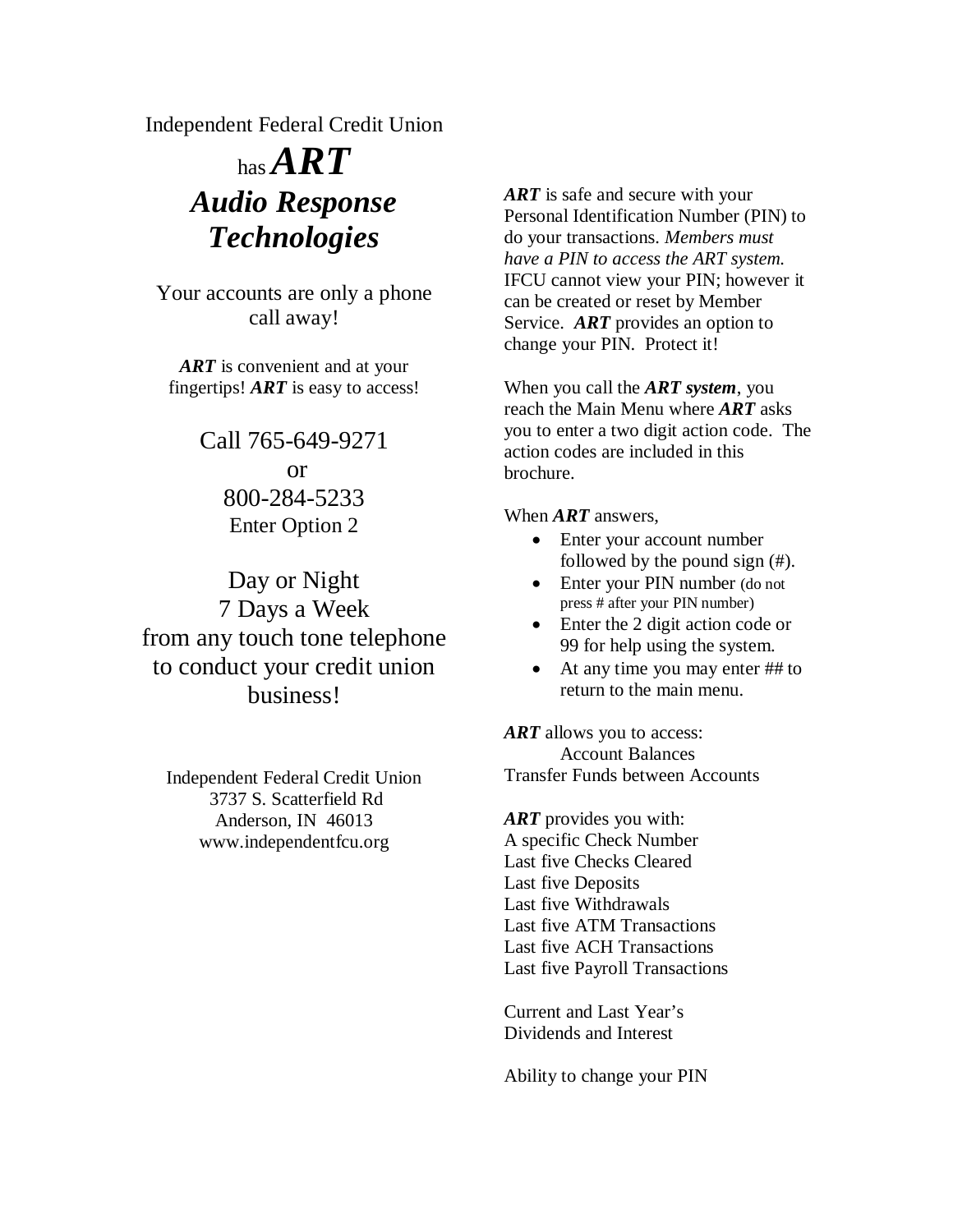## **APPLY NOW For ART!**

## **Mail to: Independent Federal Credit Union 3737 S. Scatterfield Rd Anderson, IN 46013**

| Phone Number: |
|---------------|
| Name:         |
|               |
|               |
|               |
|               |

 **Please send me a PIN Number for** *ART*

By signing below, I request the services and agree to the terms and conditions governing the services, including fees or charges. I understand that as a member with access to *ART* on this account, I am responsible for all transactions and all costs of collection and reasonable attorney fees necessitated by any authorized use including the use of my PIN (personal identification number) and any use resulting in account overdraft and its subsequent collection. If your account(s) become overdrawn, the shortage may be transferred from other deposit account.

| Signature: |  |
|------------|--|
|            |  |

**Date: \_\_\_\_\_\_\_\_\_\_\_\_\_\_\_\_\_\_\_\_\_\_\_\_\_\_\_**